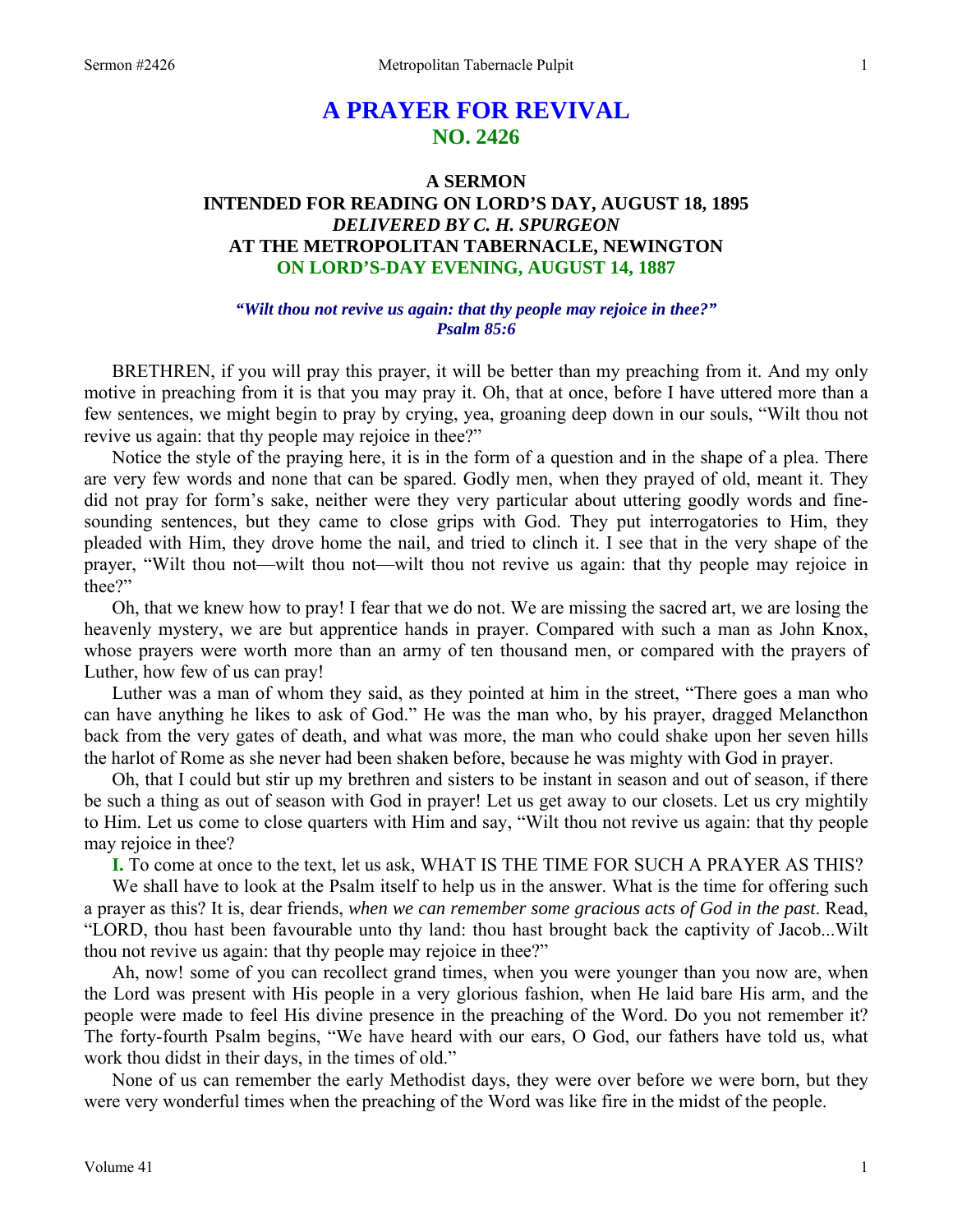[Our friends need not be troubled by the flying of a dove. It will soon go out of the window, no doubt. Let us believe that it has come as a messenger of good. Oh, that the blessed Dove would His own self come from heaven and bring salvation in His wings!]

Well, I was saying that those first Methodist times were brave days, so our fathers have told us, though we cannot remember them. But some of you can recollect when you were members of a happy congregation, all united, all earnest, all pleading with God, and there were grand Sabbath days then. You can never forget those days of the Son of man upon the earth, when conversions were numerous, and all the people of God rejoiced and were ready to shout for joy.

If you have any recollection of such days as those, pray this prayer, "Lord, what You have done, thou can do; will You not revive us again? You can outdo all we have yet seen of Your work. Come, now, we beseech You now, and repeat Your mercies in the eyes of Your people."

After some mercy drops, then, it becomes us to cry for showers of blessing. Pray again the petition that we sang just now—

> *"Revive Thy work, O Lord, And give refreshing showers, The glory shall be all Thine own, The blessing, Lord, be ours."*

Another time for such a prayer is, *after tokens of divine displeasure*, when we are somewhat under a cloud. Thus the psalmist says, "Wilt thou be angry with us for ever? Wilt thou draw out thine anger to all generations? Wilt thou not revive us again: that thy people may rejoice in thee?"

I feel that the church of God generally is at this time in a very sad case, and though I am told that I am a croaker, and too nervous, and so on, yet I know what I know, and I speak not without clear information nor without a heart that is heavy at knowing so much of the evil of the times. And because the times are dark, and God's Gospel is at a discount, and prayerfulness of spirit and holiness of life are things not so common among us as they should be, therefore I think that it is time to cry to the Lord, "Wilt thou not revive us again?"

I do entreat God's people to pray now, if they have ever prayed in their lives. This is a dark hour of the night, now cry mightily unto the Lord, the God of our salvation, that He will turn our captivity and send the daystar which shall herald that day that shall never know a night. It is good to pray when you have seen good days and it is equally right to pray when you think that the days are not what they should be.

Another time for praying like this is *when saints feel languid*. Do you always feel alike active? Do you always feel alike energetic? I think not. If you were to look at one of the statues, say, in Westminster Abbey, you would find that it never complains of rheumatism and is not affected either by heat or cold, because it is not alive. But living men and living women have their changes because they have life. The most flourishing tree that grows sheds its leaves when the time comes. All plants are not always in flower—they have their springs, their summers, their autumns, and their winters, and it is just so with God's people.

Whenever you, therefore, feel dull and languid, here is a prayer for you, "Wilt thou not revive us again? Lord, come and wake us up again. Pour fresh strength into Your weak children. Put the living fire into Your lukewarm children. Raise Your sleepy children, Lord, make us all now to live at the highest point of life if for a while we have seemed ready to die."

Perhaps someone will say, "Then it is the prayer for me, for I feel languid and weak." If so, be sure that you use it. Do not see the suitability of it and then put it up on the shelf, but pray to the Lord at once, "Wilt thou not revive us again?"

Another time when this prayer is very suitable is *when efforts seem to be useless—*when, for instance, I have preached the Gospel and have had no conversions. When you have been in your Sunday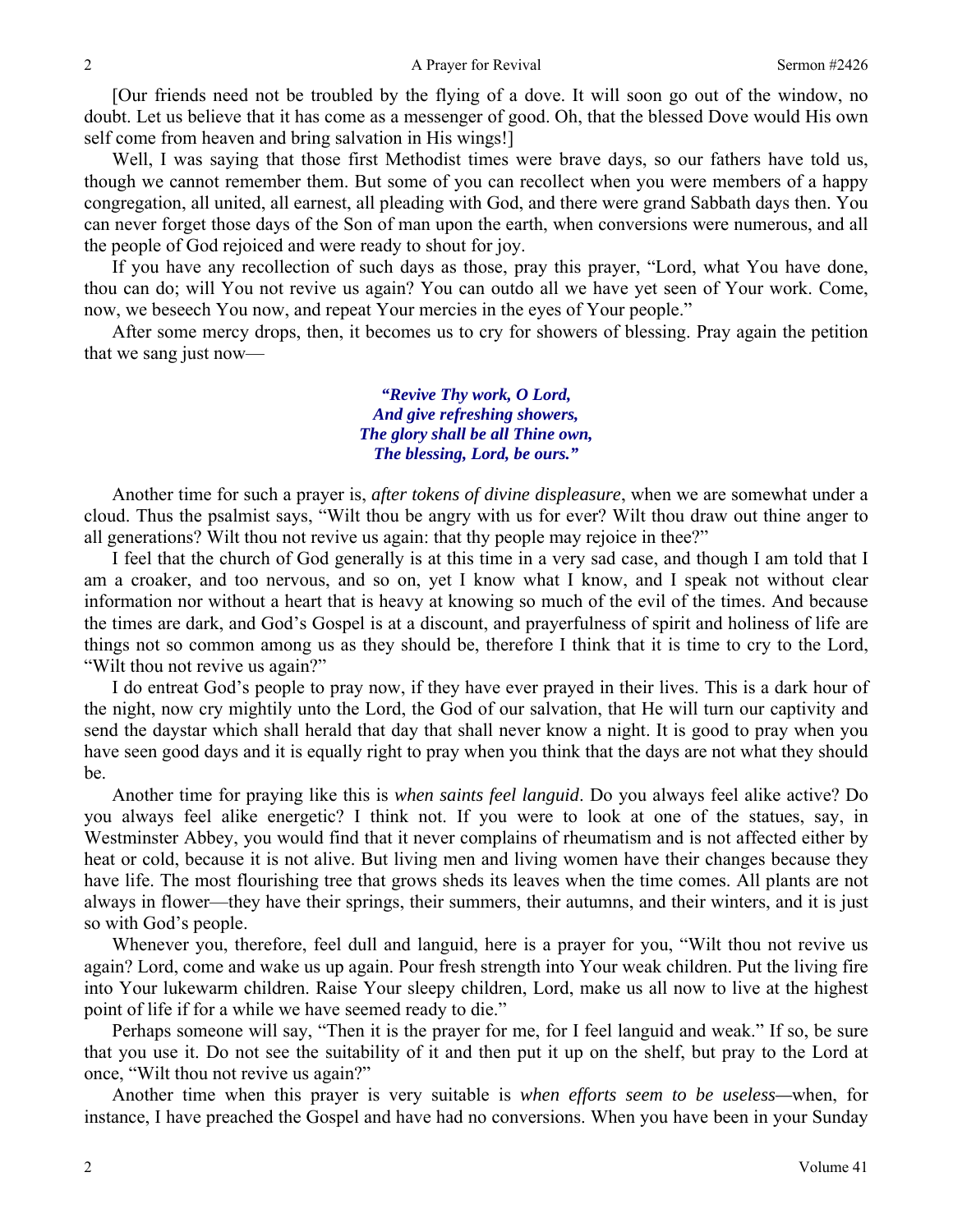school class and no child has cried to God for mercy. When you have been up and down your tract district and not one person has said a cheering word as to taking interest in the sermon that you have left.

When indeed you have come to close quarters with some hearts and have really laid yourselves out for the conversion of such and such persons, and you appear to have failed. Well now, if that has been your experience, do not go home miserable, but go to God with this prayer, "Lord, wilt thou not revive us again?"

How quickly the Lord can revive us! Here, by the space of thirty-three years or so, I have been favored by the grace of God to preach to an attentive congregation, but there have been times when I have felt that there was—

#### "*No stir in the air, No stir in the sea,"*

when I have preached, but it seemed to be like talking to a dead wall. And yet, or ever I have been aware of it, God's Spirit has come down upon the people, and the same blessed Gospel—for we have not two gospels—has been blessed to many, and one after another, they have cried out, "What must we do to be saved?"

Workers for Christ, never think of giving up your work, but stick to it and pray this prayer vehemently, and intensely, "Wilt thou not revive us again? Lord, send us once again times of increased spiritual life, times of greater success in the winning of souls!"

And once more, I think that this prayer may well be prayed *when we have among us a number of persons who are backsliding*. In a large church, there are always some who are spiritually sickly, going back and declining, and some of us know the heartbreak of mourning over those that did run well, of whom we have sorrowfully to ask, "What did hinder them?"

There are some who used to be bold in the service of God, who now forsake His house, and His way, and even deny His holy name. Well, what then?

## *"When any turn from Zion's way, Alas, what numbers do!"*

let this prayer be in our heart and on our tongue, "Wilt thou not revive us again? Great Shepherd, come and bring back the stray sheep. Holy Spirit, come, we beseech You, with Your quickening breath, and bring back to life and spiritual health those that are fainting and ready to die."

Thus, I think I have shown you that there are many occasions upon which this prayer would be a very fit one. Let us now silently, all of us who know how to pray, breathe this petition into God's ear, "Wilt thou not revive us again: that thy people may rejoice in thee?"

**II.** Secondly, though it will be the same thought presented a little differently, let us consider THE NEED OF SUCH A PRAYER, "Wilt thou not revive us again?"

Who needs such a prayer? Who needs it? Well, first of all, *the minister needs it*. Brethren, you make a mistake about some of us ministers, you have a notion that we are always full of grace, that when we come into the pulpit we are always able to command earnestness and zeal. Do not believe it. We are but poor creatures without our God. Apart from divine grace, we are just as hard-hearted towards sinners as any of our people are, and we have to cry mightily to God to keep our spiritual nature alive, even as you do.

Pray more for us. Do I entreat you. Pray that God would revive us again. If the preachers grow dull and sleepy, there is no wonder that the people do so. Therefore, give us a special place in your supplications that we may be kept right for your sakes, and for Christ's sake, and the Gospel's sake. Oh, pray for ministers! I am not going to find fault with any of them any more than I find fault with myself, but there is grievous need to pray for many occupants of pulpits, that the Lord would revive them again.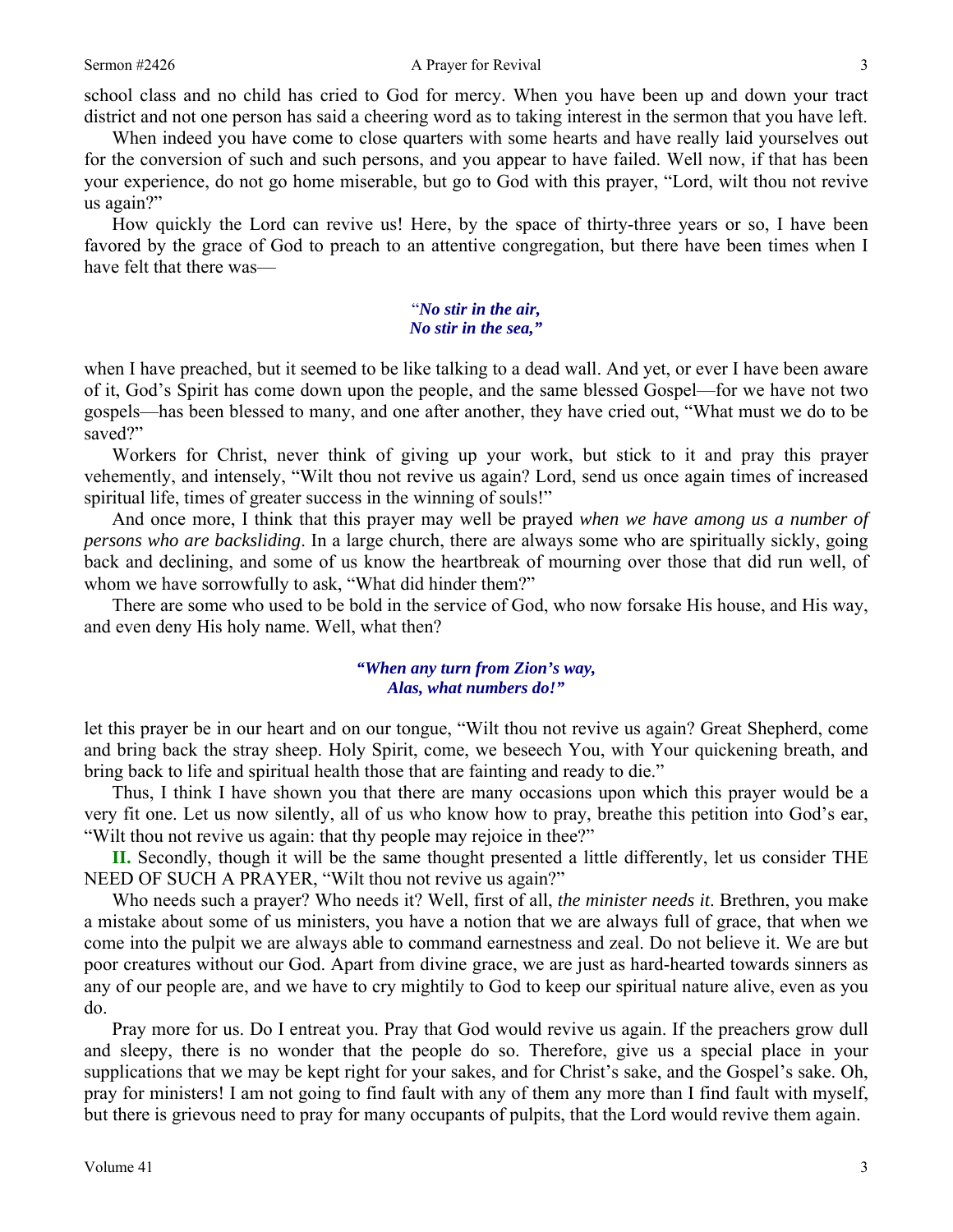There is a very common habit of criticizing us and I am sure I do not mind if you criticize me as much as ever you like, but it is very difficult for me to find anybody to take this pulpit, because anybody that some of you like, others do not like. I have given up any idea of pleasing you all, but I just try to do my best, that is all I can do. But the habit of criticizing ministers is a bad one. Give it up and begin to pray for them. Pray more and more for all preachers of the Word, "Lord, revive them. Lord, revive them."

I have heard of a minister who preached once about our being epistles, written not with ink, but with the Holy Spirit. One of his divisions was that sometimes ministers were pens and they could not write upon men's hearts because they were not dipped in the ink. I think that there is a great deal in that thought. If a minister comes forward with a good dip of ink in his pen, then he can write upon men's hearts. When the Spirit of God fills us and we are revived, then some good writing will be done, but not else.

But dear friends, *all the leaders of our church want receiving.* Of our church, I mean. If there are any people who need praying for, it is deacons, and I put the elders with them. Never forget to pray for them. I have no fault to find with them any more than I have to find with the ministers, but they are no better than they should be, and they will not be as good as they should be unless the grace of God shall come upon them and bless them. Oh, to have around us a loving band of church officers! It is our great joy and delight to have such men around us, but may the Lord make better men of them, equip them all for their spiritual work to the very highest degree, and fill them all with divine life!

I was preaching once in a place which happened to be full when I preached there, but the congregation was very small at other times. And when I went into the vestry, I noticed two gentlemen leaning against the mantelpiece in a very comfortable manner, and I asked them if they were the deacons of the church. They said that they were, and I then told them that I had looked for some time to find out the reason why that church did not prosper, and I had found it out. They were anxious to know what it was, but I did not further inform them. I have no doubt that, often, dead deacons and dead elders prevent a church prospering. Therefore, let us pray earnestly for the leaders of God's Israel, "Lord, revive them again. Put more spiritual life into them."

The same is true of *all the members of the church without exception*. How much they need reviving! And *all the workers, too*. You who have a large class to look after, you who are conducting a Mission, why, if you who lead the way in Christ's work go to sleep, what is to become of the work? So, let us carry upon our hearts in prayer all our fellow-members, the workers and the sufferers, and cry to God, "Lord, revive them. Keep them in a good state. Keep them in proper trim that they may do that work in noble fashion, and bring glory to Your holy name. Will you not revive us again?" Brothers, sisters, let me breathe this prayer in the name of you all, "Lord, we want to serve You at our very best. Revive us again, we beseech You."

But further, we must pray thus, for there is great need on the part *of the hesitators*. Some of you who are here tonight seemed about to be converted years ago. I know a man whom, to this day, you cannot get into a place of worship. He says he will never go any more. He declares that he was within an inch of being converted when he went last time and he is afraid to go again.

But there are some of you who always come and you have almost learned to sit contentedly upon the brink of decision. Oh, pray for them, dear friends. Pray for the hesitators, pray for the procrastinators, pray for those who are trifling away their conscience, gradually getting rid of everything like spiritual fear and distress, and who will shut their eyes and sleep themselves into perdition unless God in great mercy prevent it! O Lord, will You not revive us again, that these sleepers may wake up and become decided for You?

Besides, we have need to pray this prayer when we think of *the careless ones* among us. What strange people come into such a congregation as this! A man came here this morning for no earthly purpose but to pick pockets, and I dare say he is here again tonight. Look sharp after him. I wish I knew how to pick my way into his heart and to run away with him as a captive for my Lord. Oh, that even he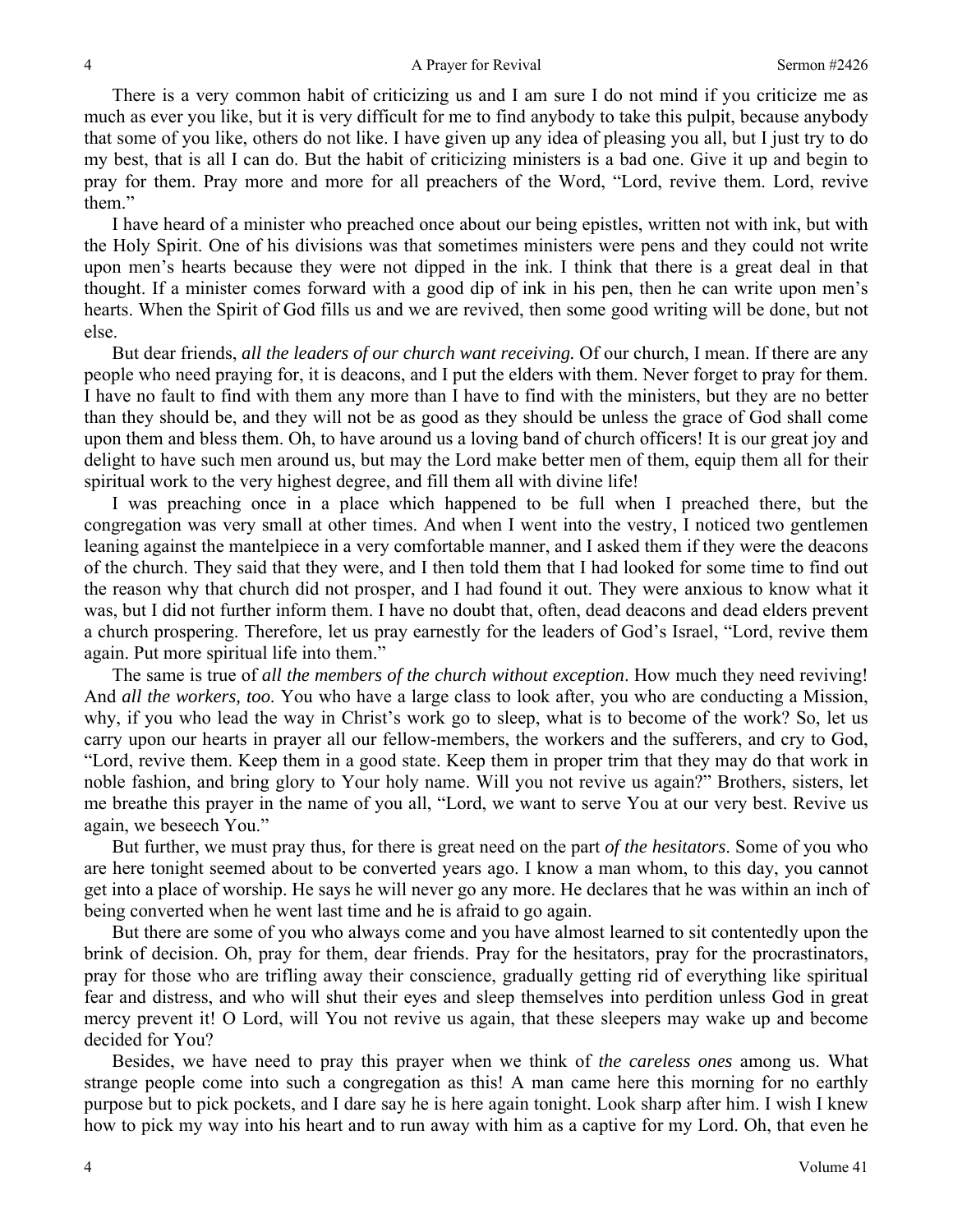might be transformed by divine grace! The most curious motives bring people under the sound of the Gospel, some of them positively wicked, others of them quite ridiculous.

Then look at *the outside public*, the myriads who never go to hear the Gospel at all. How are they to be reached by a cold, dead church? So, for their sakes, for the sake of this great London, for the sake of this great nation, for the sake of the world, let us pray, "O God, be pleased to revive us again!"

I pause here and beseech you not to let me pass the next milestone until each one of you have prayed this prayer, "Wilt thou not revive us again?"

**III.** Now, thirdly, and very briefly, THE ESSENCE OF SUCH A PRAYER, "Wilt thou not revive us again?" What is this prayer if it is analyzed and we get to the very soul of it?

Well, it means, first, *dependence upon God*. If you are praying this prayer aright, you feel, "Lord, nobody can revive us but Yourself." People often talk about "getting up a revival." Is not that a wicked thing? "Wilt thou not revive us, O Lord?" The machinery for getting up a revival may often be the greatest hindrance to true godliness.

A church cannot be revived unless God revives it. Not a soul is saved, not a saint is quickened and made to grow except by the work of God. That is what this prayer means, "Lord, put Your hand to the work. Put Your right hand to it, we beseech You. We depend alone upon You. Will You not revive us again?"

The essence of this prayer is, next, *confidence in God*. "Lord, You can revive us again. We are not so deep in the mire but that You canst lift us out. We are not so dead but that You canst make us alive. Will you not revive us again? It is impossible to us, but it is possible to You. Lord, one touch of Your hand, a breath from Your blessed lips, and it is done. Will you not revive us again?"

Brothers, sisters, we believe in God, do we not? And if we do, we believe that whatever state a church is in, God can bring it out of it. Do not run away from it and say, "God can never bless it." He can bless it. Pray it up into a blessing and make this the essence of your prayer, "Lord, You can revive us. We believe it, and we look for it."

The essence of this prayer is, next, *importunity with God*. "Wilt thou not revive us again?" It is earnest pleading, it is pushing the point home, it is urging it with God. Do this, I pray you, dear brothers and sisters, with regard to the state of the church at the present time. If half a dozen of you would, tonight, or as soon as possible, shut yourselves up a while and begin to cry to God for a revival of religion, and if you continued to cry more and more until it came, there would be grand hopes for the end of this century.

If we could get a band of men and women who would give God no rest until He made His Jerusalem a praise in the earth, we should see, between now and the twentieth century, something that would make our very eyes sparkle, and our hearts dance for joy. It needs but that we wrestle with the Angel of the covenant and we may have what we will.

We may be in a bad case, but we are not worse off than the churches were a hundred years ago, yet God heard the prayers of mourners in Zion who in secret places cried to Him and He will hear our prayers, too. Wherefore, let us make a solemn league and covenant together, and let us in union and concert of prayer wait upon the Lord, and hear what He shall speak, for He will yet speak peace unto His people if we do but know how to ask for it. I leave with you who are the King's remembrancers this sweet prayer to be prayed night and day, "Wilt thou not revive us again: that thy people may rejoice in thee?"

**IV.** Now I finish with this last head THE NET RESULT IF THIS PRAYER IS ANSWERED. "Wilt thou not revive us again: that thy people may rejoice in thee?"

It seems rather singular—does it not? that the psalmist should put as the reason for a revival that God's people should rejoice in Him? You and I do not always estimate things aright. Preaching is only the stalk—conversion, prayer, praise—these are the full corn in the golden ear. In the garden, the leaves may represent the work that is done, but the flowers are the praise that is rendered.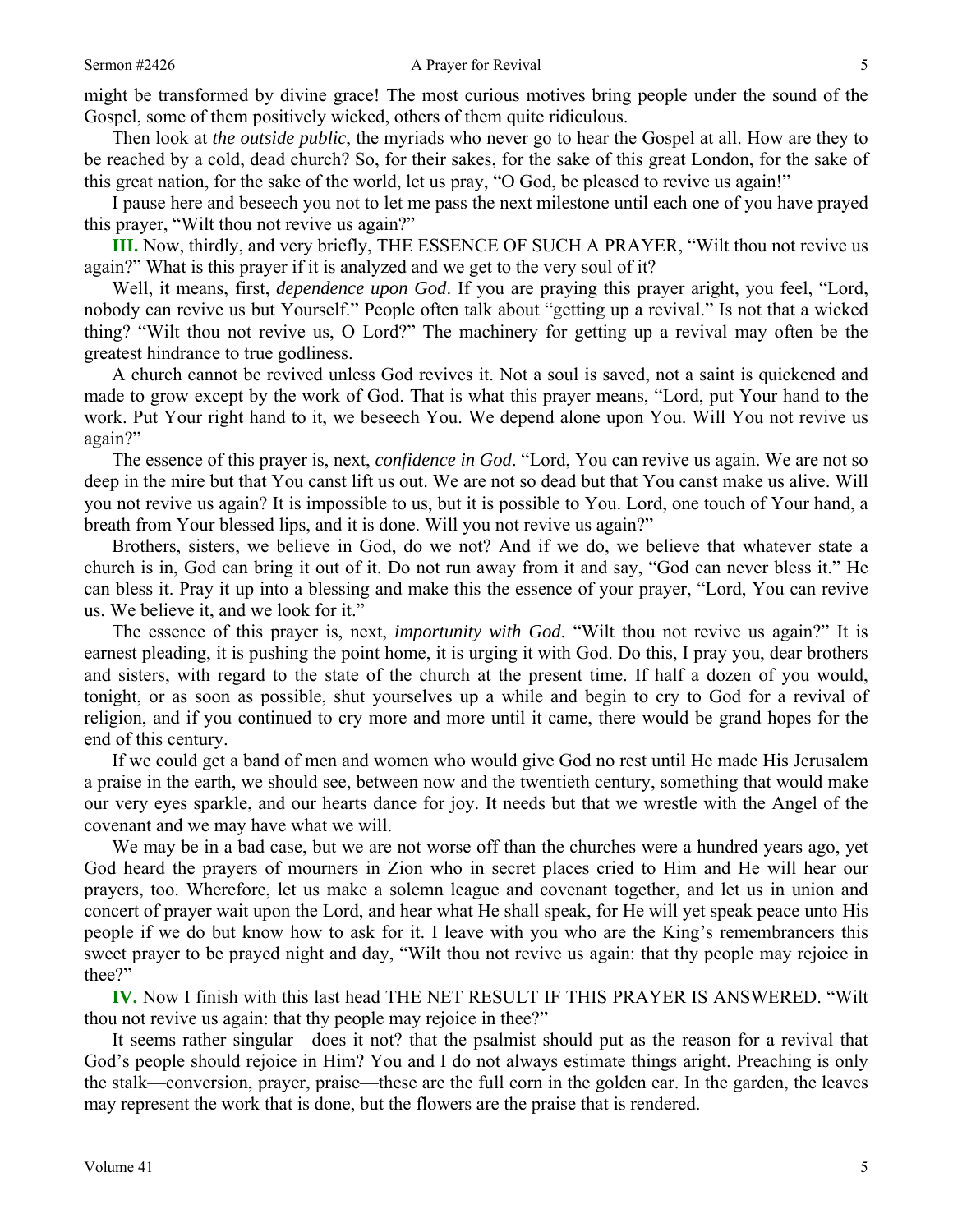In a revival, part of the result is the conversion of men, but *the* result is the praise of God and that revival brings forth most fruit that gives to God the most glory. God is most glorified when His people rejoice in Him, hence, the ripest fruit, the innermost core and center of that which comes of all holy service, is the joy in God which is as worship to Him.

I reckon that we have served God when we have fed the poor, when we have taught the ignorant, when we have reclaimed the wanderer, but I am equally sure that we have rendered acceptable sacrifice when we have prayed to God, when we have delighted ourselves in Him, when the joy of our heart has in silence exhaled towards Him.

So, therefore, if God will be pleased to send a revival, *His people will rejoice in Him because they are revived*. They will be thankful that their spirits are plucked away from their languor and lethargy, and then they will begin to rejoice with the joy of gratitude, because God has done such great things for them. And then sinners will be converted and straightway *saints will rejoice over sinners saved*. They will say,

#### *"Ring the bells of heaven! There is joy today, For a soul returning from the wild;"*

and they will give God the glory of that soul's salvation. So, in that way, His people will rejoice in Him.

But best of all, to come back to where I started, when everything is right in the church, and there is a happy and prosperous time, then God's people will silently and inwardly render unto Him a revenue of praise by *rejoicing in Him*. It must be a good thing—must it not?—for you in the midst of the turmoil of business, or for me in the midst of controversy, just to forget it all, to shake it all off and say, "Oh, what a God I have! Blessed be His name!" I often revel in God my exceeding joy, I seem to just give myself up to the enjoyment of a holy festival of delight in God, feasting my heart to the full. And what are the dainties that are spread before us at such a feast?

Well, first, I rejoice that there is a God. What a horrible world this would be to live in without God—the house all furnished and nobody at home! But my Lord is always at home and God is better than His world, beautiful as are the avenues of trees and yonder glistening river. God is always at home, that is the joy of our life. I love to see my Father's flag on the top of the castle and to feel that He is at home. His presence makes everything so bright.

And then what a joy it is to think that He is my God! Whatever I have, or have not, it does not matter. I have a God, and all that there is in God is mine. O my soul, what a happy, happy being you are! Blessed be God forever for making me, seeing that He has made Himself to be mine! We praise Him first for our being, and then for our well-being, and the essence of our well-being is that God, the greatest of all beings, is ours forever and ever.

This God is our God forever and ever. He will be our guide even unto death, and each one of us who is truly His can sing,

### *"Yea, my own God is He."*

As I think of God, I meditate on all His attributes. He is a powerful God. Oh, how I love Him for that! I do not want to have a weak arm to lean upon—let my Lord be the mighty God. Hallelujah to Him because He can do all things and all that power will be used for righteousness and truth. I love to think of Him as the God of love, nothing even in His justice being contrary to love. Oh, what a blessed God I have—a God of love!

Then I think of Him as a God of justice, and I am equally pleased with Him. I do not want an unjust God, a God who could pardon sin without atonement is no God for me. I delight to feel that His justice is as much concerned and bound to save me as His mercy. Oh, what a joy to be able to rejoice in His justice!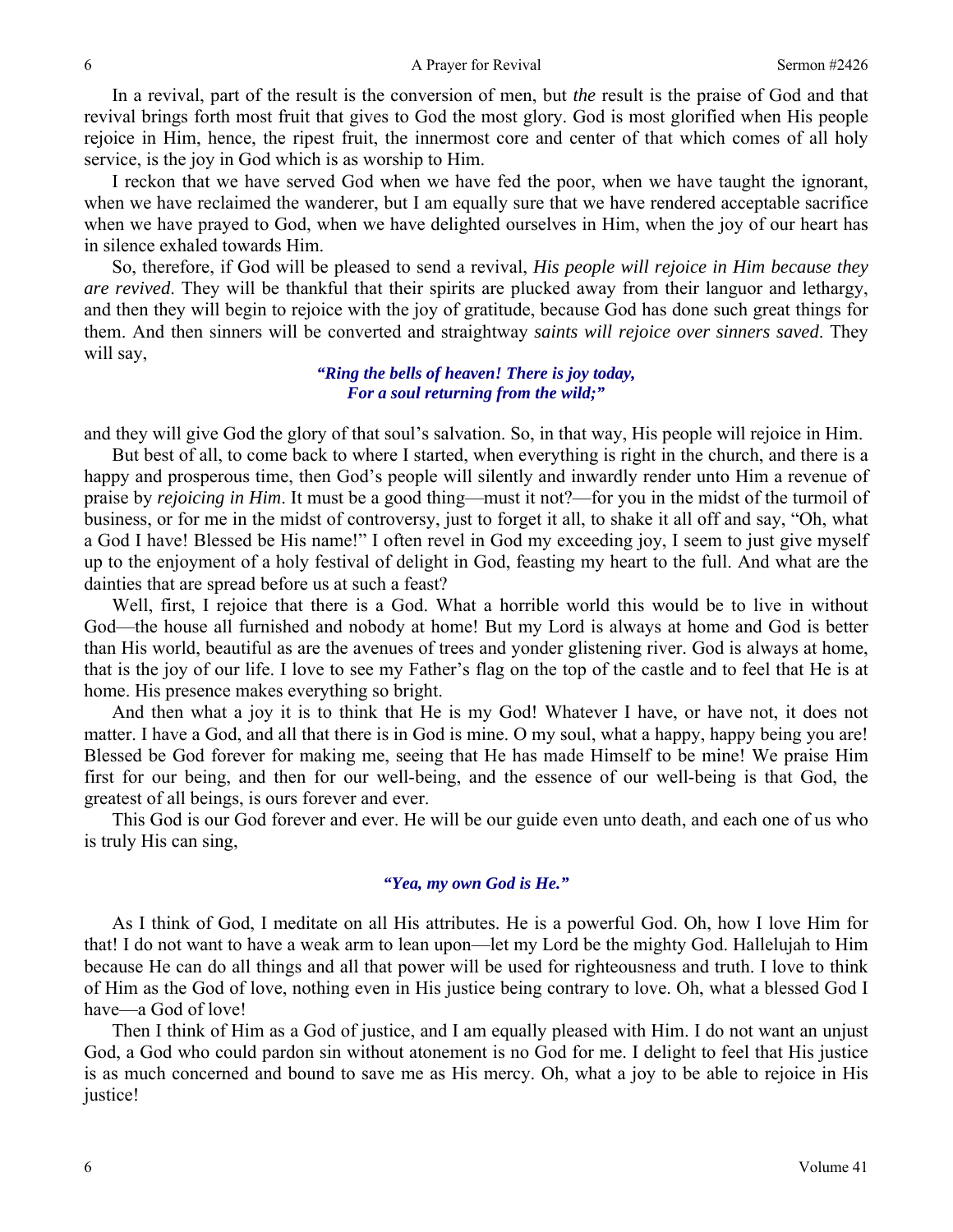And then to rejoice in His truth, His faithfulness, that He cannot lie—His immutability, that He cannot change—His eternal existence, that He cannot faint or die—ah, my brethren, I shall not attempt to go over all the qualities of the Infinite JEHOVAH, but whatever they are, we delight in them all, and yet we rejoice in Him most of all.

There are many causes for joy to a Christian, but the great wellhead is God Himself. I can rejoice in His people, but then they have their faults. I can rejoice in His Word, but then I sometimes tremble at that Word. I can rejoice in God's works, but then there is a certain terror even about them. But as for God, He Himself is perfect. And whether He is dressed in robes of war, or comes to me with words of peace, now that I am reconciled to Him by the death of His Son, He is altogether delightful under any aspect and in any place.

It may seem a very little thing for us thus to delight in God, but it is the greatest thing of all. It is the crown of a revival that God's people should rejoice in Him.

Now, dear hearts, as you come to the communion table, I want you to try to rejoice in God. "But I am mourning about myself," says one. Well, mourn about yourself if you like, but do rejoice in God. "Oh, but I am troubled in my circumstances!" Well, but a child of God should rise above circumstances and rejoice in God. There is more in God to cheer you than in your circumstances to depress you.

Say to all these things, "Good-bye! Good-bye! Go home, for tonight I am just going to rejoice in God to the full." God help you so to do and if you do, I shall know that the revival has come, and we shall look to see other fruits of it, seeing that this best and sweetest fruit of all is already reached.

Let us, before I dismiss those of you who will be going away, pray this prayer together.

"Lord, revive us again. Lord, revive me. We would each one of us say 'Amen' to that petition. Lord, revive the pastor. Lord, revive the church officers. Lord, revive the workers. Lord, revive the members of the church. Lord, revive the backsliders. Lord, revive those who seem to live, but have grown careless. Lord, revive the church at large throughout the whole earth. Spirit of revival, come upon us now, for Jesus Christ's sake! Amen."

And may the grace of our Lord Jesus Christ, and the love of God, and the fellowship of the Spirit, be with us evermore! Amen.

## **EXPOSITION BY C. H. SPURGEON**

#### *ISAIAH 43:22-28; 44:1-8 AND PSALM 85*

We will read two passages of Scripture this evening, both of which will have a bearing upon the subject we are afterwards to consider from our text. Let us first read a few verses from Isaiah's prophecy, beginning at chapter 43:22.

**Isaiah Chapter 43. Verse 22.** *But thou hast not called upon me, O Jacob; but thou hast been weary of me, O Israel.*

This was a sad charge for God to bring against His chosen people. They had grown weary of their God, and yet, truly, this charge may well be brought against some of us, for we have grown weary of God, we have forgotten Him in our daily walk and conversation, and have grown cold in our love towards Him.

**23.** *Thou hast not brought me the small cattle of thy burnt offerings; neither ha thou honoured me with thy sacrifices. I have not caused thee to serve with an offering, nor wearied thee with incense.* 

No, God's ways are not ways of irksomeness, but ways of pleasantness. Our religion is no tax upon us. We find Christ's yoke to be very easy and His burden to be very light. All wisdom's ways are ways of pleasantness and all her paths are peace. "I have not caused thee to serve with an offering, nor wearied thee with incense."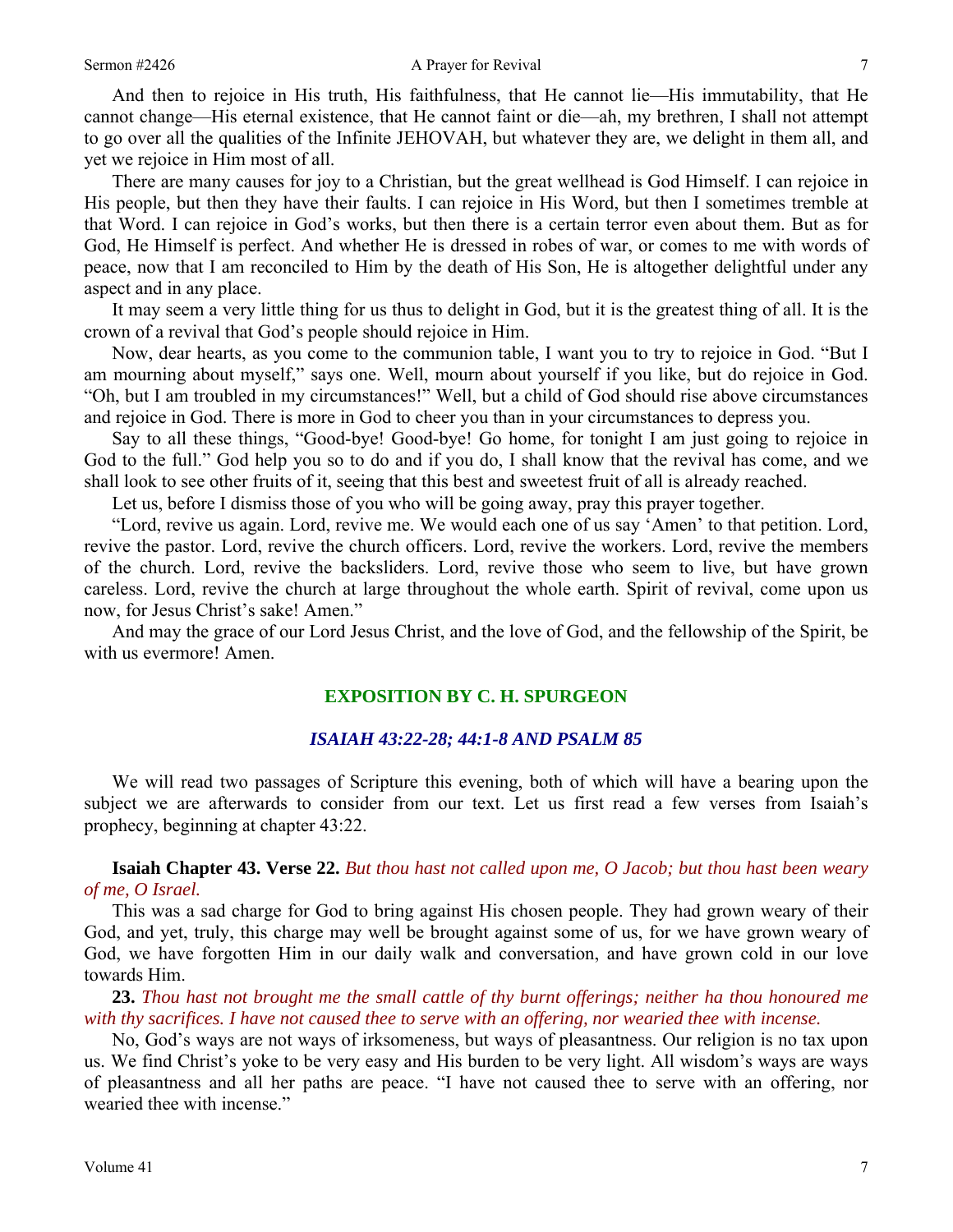#### 8 8 A Prayer for Revival Sermon #2426

## **24.** *Thou hast bought me no sweet cane with money, neither hast thou filled me with the fat of thy sacrifices: but thou hast made me to serve with thy sins, thou hast wearied me with thine iniquities.*

"While your services have been neglected, your sins have been pampered." What an accusation! As God says by the prophet Amos, "I am pressed under you, as a cart is pressed that is full of sheaves." God seems to be oppressed with the sin of His people, but what comes next? Why, one of the very sweetest verses in the whole of the Scriptures.

**25.** *I, even I, am he that blotteth out thy transgressions for mine own sake, and will not remember thy sins.* 

O glorious mercy! We are sunk in the depth of sin and yet God pardons us on the spot, and at once puts every sin away and bids us go in peace.

**26-28.** *Put me in remembrance: let us plead together, declare thou, that thou mayest be justified. Thy first father hath sinned, and thy teachers have transgressed against me. Therefore I have profaned the princes of the sanctuary, and have given Jacob to the curse, and Israel to reproaches.* 

#### **Isaiah Chapter 44. Verse 1***. Yet now hear, O Jacob my servant; and Israel, whom I have chosen:*

After all these charges, you see, the love of God to His chosen people is still the same. Well might Paul say, "I am persuaded, that neither death, nor life, nor angels, nor principalities, nor powers, nor things present, nor things to come, nor height, nor depth, nor any other creature, shall be able to separate us from the love of God, which is in Christ Jesus our Lord."

Sin is an exceedingly evil and bitter thing, but even that shall not divide us from the love of God, for, "while we were yet sinners, in due time Christ died for the ungodly." So herein grace triumpheth over sin, and layeth our follies beneath its feet.

**2***-***8***. Thus saith the LORD that made thee, and formed thee from the womb, which will help thee; Fear not, O Jacob, my servant; and thou, Jesurun, whom I have chosen. For I will pour water upon him that is thirsty, and floods upon the dry ground: I will pour my spirit upon thy seed, and my blessing is on thine offspring: and they shall spring up as among the grass, as willows by the water courses. One shall say, I am the LORD'S; and another shall call himself by the name of Jacob; and another shall subscribe with his hand unto the LORD, and surname himself by the name of Israel. Thus saith the LORD the King of Israel, and his redeemer the LORD of hosts, I am the first, and I am the last; and beside me there is no God. And who, as I, shall call, and shall declare it, and set it in order for me, since I appointed the ancient people? and the things that are coming, and shall come, let them show unto them. Fear ye not, neither be afraid: have not I told thee from that time, and have declared it? ye are even my witnesses. Is there a God beside me? yea, there is no God; I know not any.* 

Now turn to Psalm 85**.** This Psalm is dedicated to the chief musician. It is a Psalm worthy of the ablest musician. It is to be sung with care. They are well-instructed who can understand it and enter into the experience it describes. It is called—

## *A Psalm for the sons of Korah.*

I have often reminded you, dear friends, that, when Korah, Dathan, and Abiram, went down alive into the pit, the sons of Dathan and Abiram perished with their fathers, but we read, "Notwithstanding the children of Korah died not" We cannot tell why, we must set it down to the sovereign grace of God, and if it were so, then I can see why they henceforth became singers in the sanctuary.

"A Psalm for the sons of Korah." You will sing best who wonder most at your salvation. You who can see no reason for it, except the sovereign goodness of God, will have sweet voices tuned with gratitude wherewith to praise God.

The first verse of the Psalm contains a happy memory—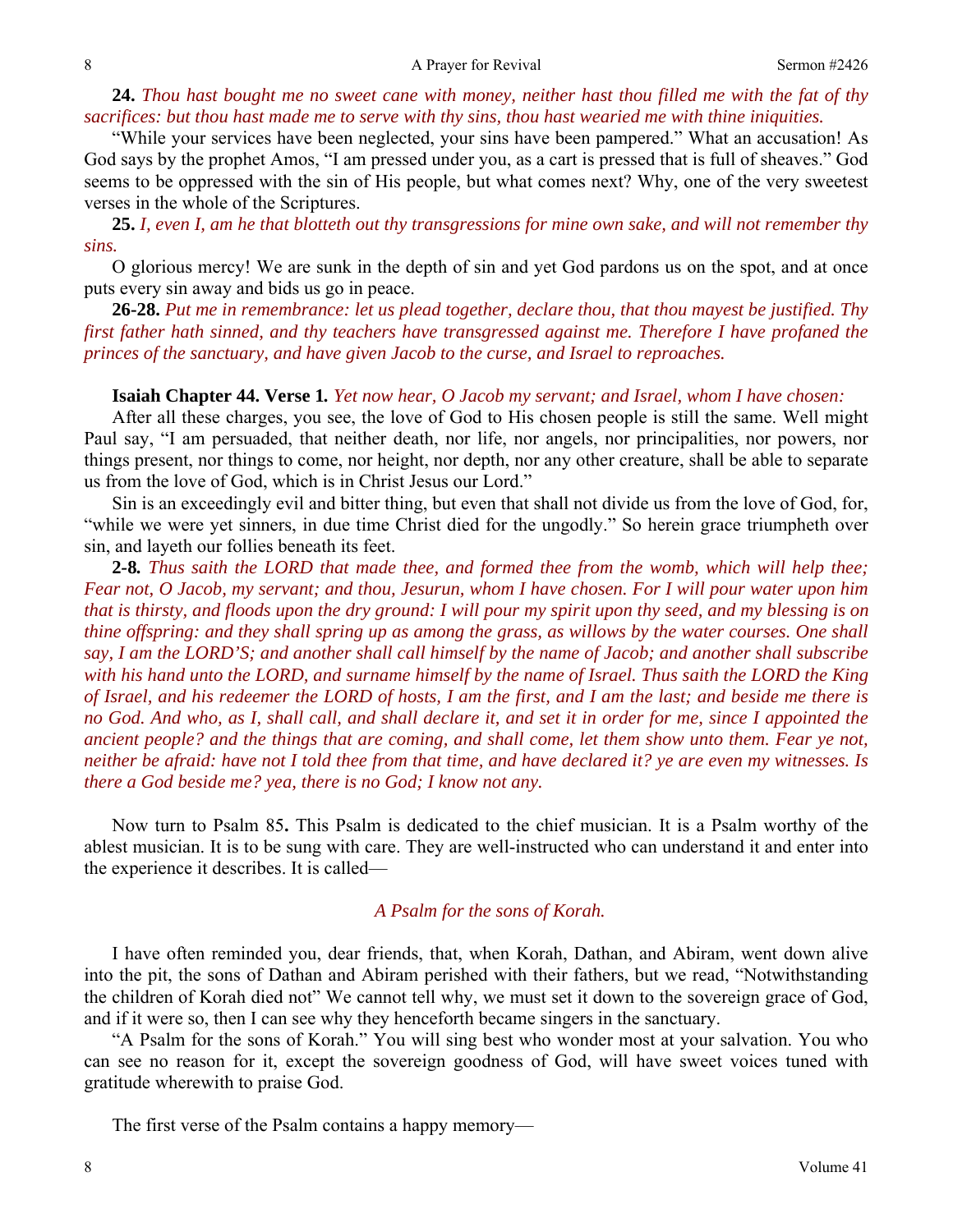#### Sermon #2426 **A Prayer for Revival** 9

## **Psalm Chapter 85. Verses 1***-***2***. LORD, thou host been favourable unto thy land: thou hast brought back the captivity of Jacob. Thou hast forgiven the iniquity of thy people, thou hast covered all their sin. Selah.*

Let us think of what God has done for His people. He has been very favorable to us in years past. He has lifted up the light of His countenance upon His chosen ones, and made them glad. "Thou hast brought back the captivity of Jacob." We were in captivity once, exiles far off from God and home, but He has led our captivity captive, and we are now in bondage no longer, blessed be His name!

Note again what the psalmist says, "Thou hast forgiven the iniquity of thy people." What a joy that is! Forgiven sin is enough to make us sing to all eternity. If sin be pardoned, you have a mass of mercy in that fact too great for you to estimate its value. "Thou hast forgiven the iniquity of thy people."

See how the inspired writer puts it again, "Thou hast covered all their sin"—hidden it, put it out of sight with that divine covering of the atonement, which has hid forever, even from the eyes of God, the sin of His people. There is a happy memory for us—to see what God has done for us. Let us bless His name for it.

Now comes another happy memory—

### **3***. Thou hast taken away all thy wrath: thou hast turned thyself from the fierceness of thine anger.*

"Thou didst stay thy bow even after it was bent. Even when thy right arm was bared for war, thou didst make peace for us. 'Thou hast turned thyself from the fierceness of thine anger.' When it burned like fire, yet didst thou stay it through the great atonement of Jesus Christ our Lord."

Now comes in a prayer—

## **4***. Turn us, O God of our salvation, and cause thine anger toward us to cease.*

"Thou hast done all this for thy people, now do this for us who fear lest we are not thy people comfort us. Turn us, and then take thine anger from our conscience, and let us be at peace with thee." How I wish that many in this Tabernacle would pray even now, "Turn us, O God of our salvation, and cause thine anger toward us to cease!"

It is the prayer of a church that is under a cloud. It is the prayer of a nation that is suffering for its sin. It is the prayer of a sinner who sees what God has done for His people, and who entreats the Lord to do the same for him.

#### **5***. Wilt thou be angry with us for ever?*

"Surely we have not got into eternity yet. Lord, do not have eternal anger toward us. 'Wilt thou be angry with us for ever?' Wilt thou not hear our prayers? Wilt thou not have mercy upon us?"

**5***. Wilt thou draw out thine anger to all generations?*

"Shall our children also suffer? Wilt thou not have pity upon them?"

**6***-***7***. Wilt thou not revive us again: that thy people may rejoice in thee? Shew us thy mercy, O LORD, and grant us thy salvation.*

"We are such poor blind creatures that we cannot see, yet, O Lord, show us thy mercy, make us see it, reveal it to us, and grant us thy salvation? It must be a free grant, a grant of grace, a grant of love, therefore, grant us thy salvation."

Listen to this eighth verse.

#### **8***. I will hear what God the LORD will speak:*

"I will be silent. I have spoken to Him, now I will hear what His answer is. I will hold my ear attentive to listen to His voice." O my dear hearers, when you are willing to hear God, there are good times coming to you!